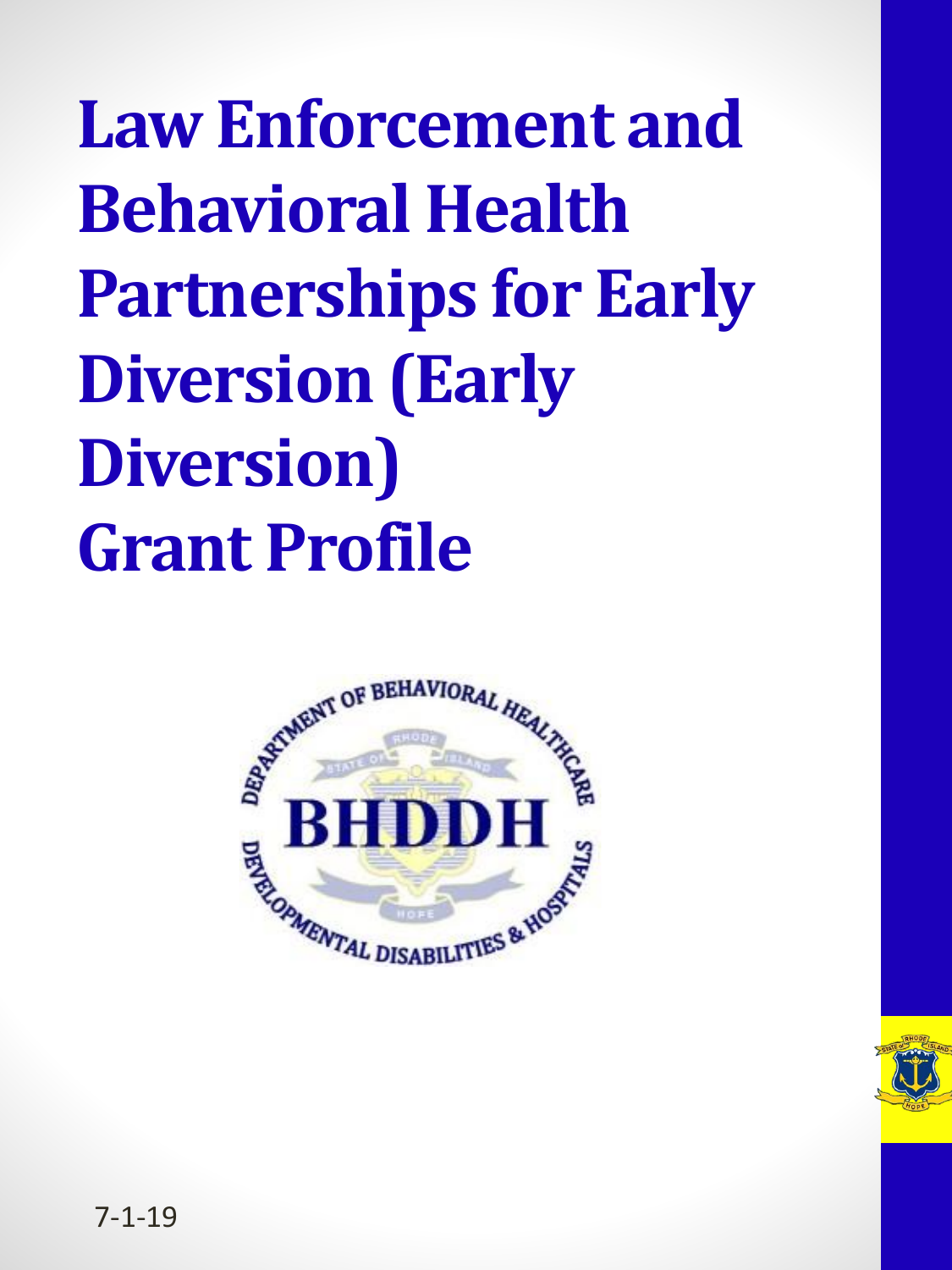### Grant Info

- **Type of Grant:** Discretionary Grant
- **Area of Focus:** Mental health treatment and recovery support
- **Purpose of Grant:** The purpose of this grant is to:
	- Establish or expand programs that divert adults with a serious mental illness (SMI) or a cooccurring disorder (COD), from the criminal justice system to community-based services prior to arrest and booking.
	- **Start and End Date of Grant:**  09/30/2020-09/29/2025
- **Amount of Award (all years):**
	- **Federal Award Amount:** \$1,649,015.00
	- **State Award Amount:** \$369,140
- **% Match Required:** 25%

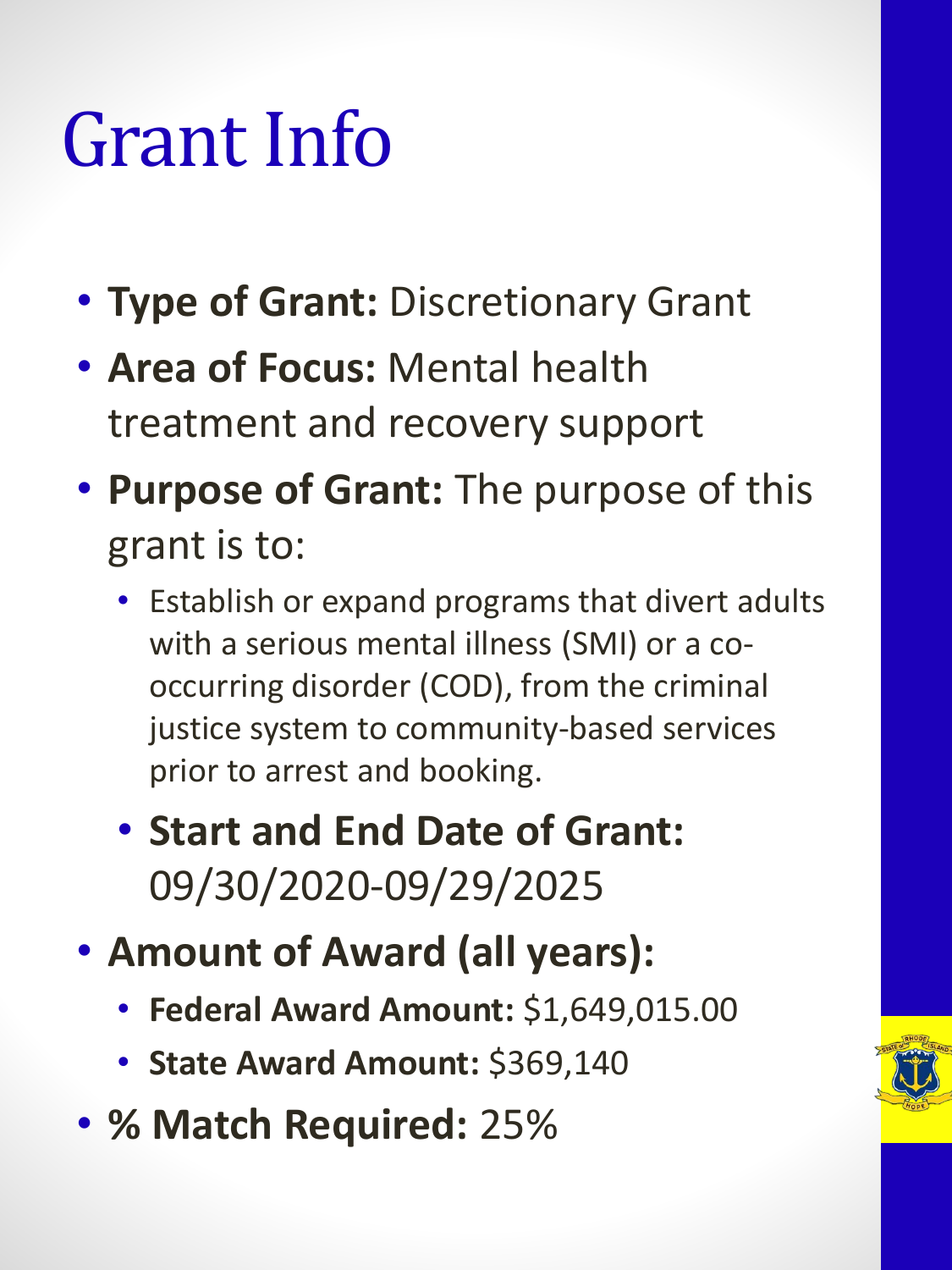#### Grant Info

#### • **Source of Funding:**

- Substance Abuse and Mental Health Services Administration (SAMHSA) Center for Mental Health Services (CMHS)
- **BHDDH Project Director and Email Address:** 
	- Brenda Amodei, Brenda.Amodei@bhddh.ri.gov
- **Subrecipient Agency/Agencies:** 
	- RI Hope State Police HOPE Initiative
- **Subrecipient Agency Contacts and Email Addresses:** 
	- Matthew Moynihan Matthew.Moynihan@risp.gov
- **Evaluation Contact and Email:** 
	- Marie Tate
	- Marie.Tate@bhddh.ri.gov

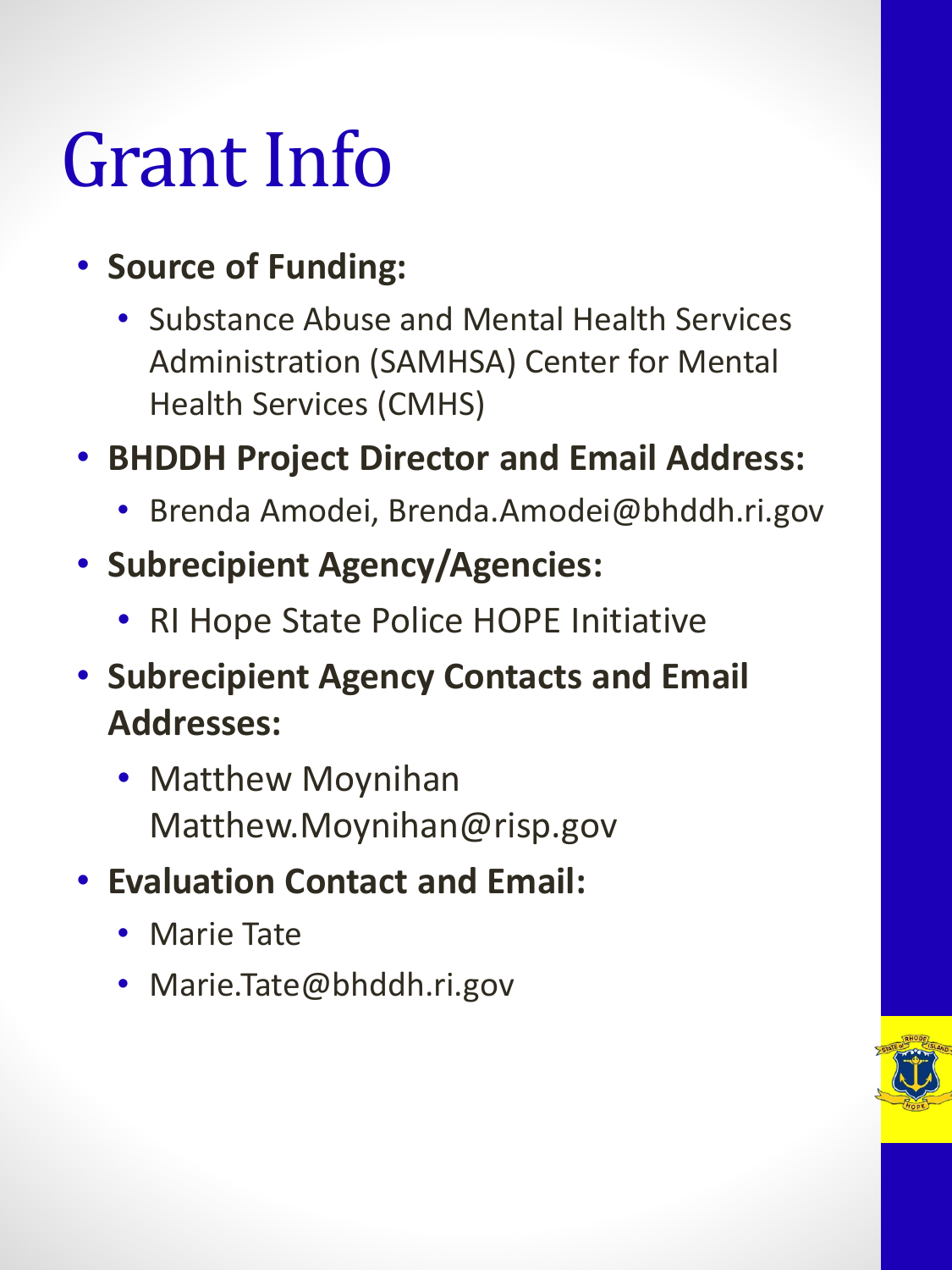# Overview: Goals and **Objectives**

- The overall goal of this grant is to:
	- Improve partnerships between law enforcement and behavioral health providers
	- Increase knowledge and skills of law enforcement to respond to individuals with mental health and co-occurring disorders
	- Enhance local infrastructure to implement a multi- agency approach to address the three stages of diversion (encounter, enable and engage), prior to arrest or booking.
- The objectives are to:
	- Screen 1800 individuals
	- Refer 1350 individuals to treatment and support services
	- Engage 900 individuals in services
	- Train 180 individuals (responders, dispatchers, behavioral health professionals)

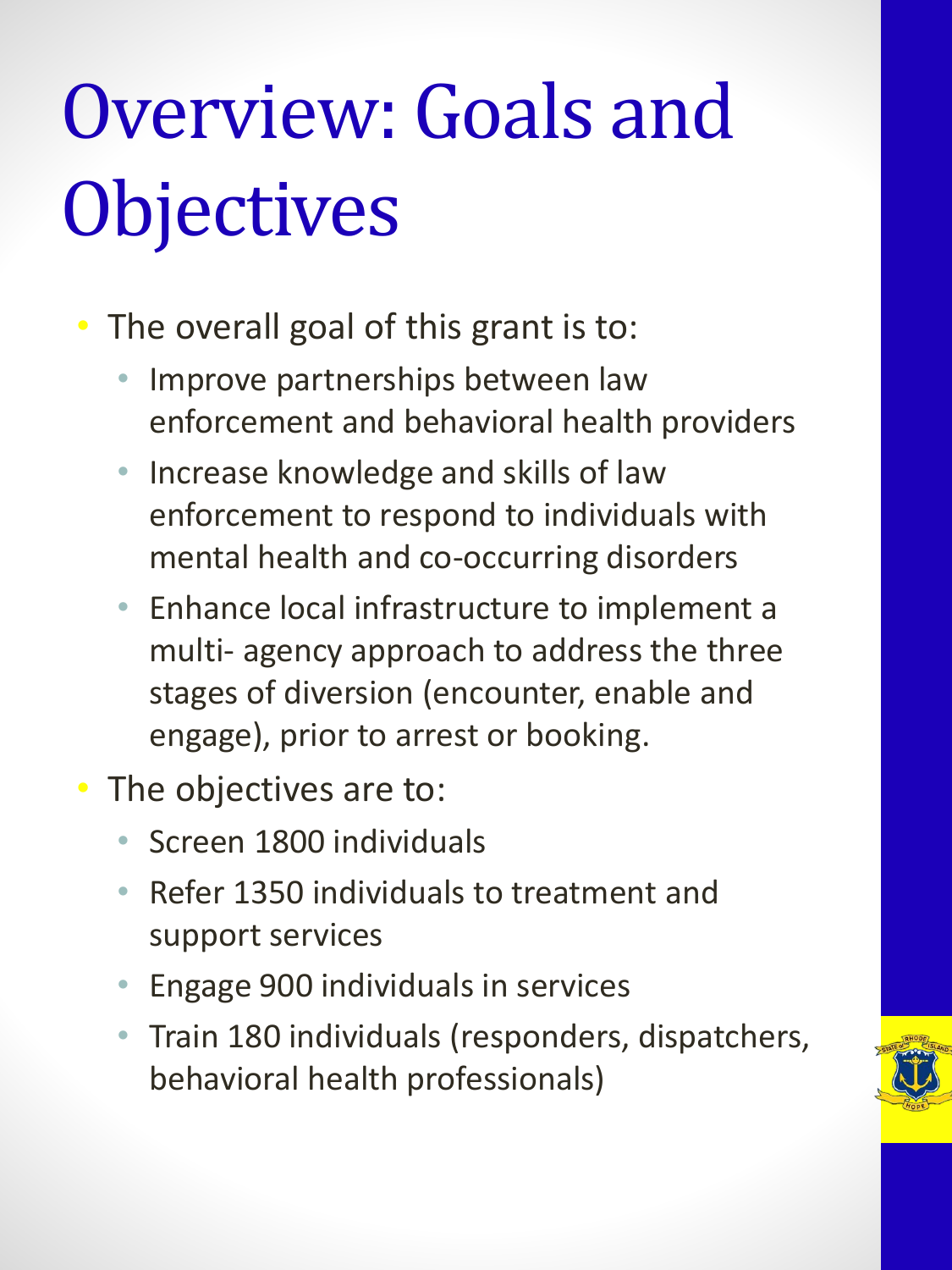## Required Activities

- Convene an interagency "Law Enforcement and Behavioral Health Partnership" group.
- Develop a document that summarizes the policies, if any, that serve as barriers to the provision of integrated care, and the specific steps, if applicable, that will be taken to address such barriers.
- Develop and implement a comprehensive plan of evidence-based practices, strategies, and services using a multi-agency approach that addresses the following three stages of early diversion of an individual with SMI or COD prior to arrest or booking:
	- Encounter
	- Enable
	- Engage
- Integrate the early diversion program into an existing system of care.

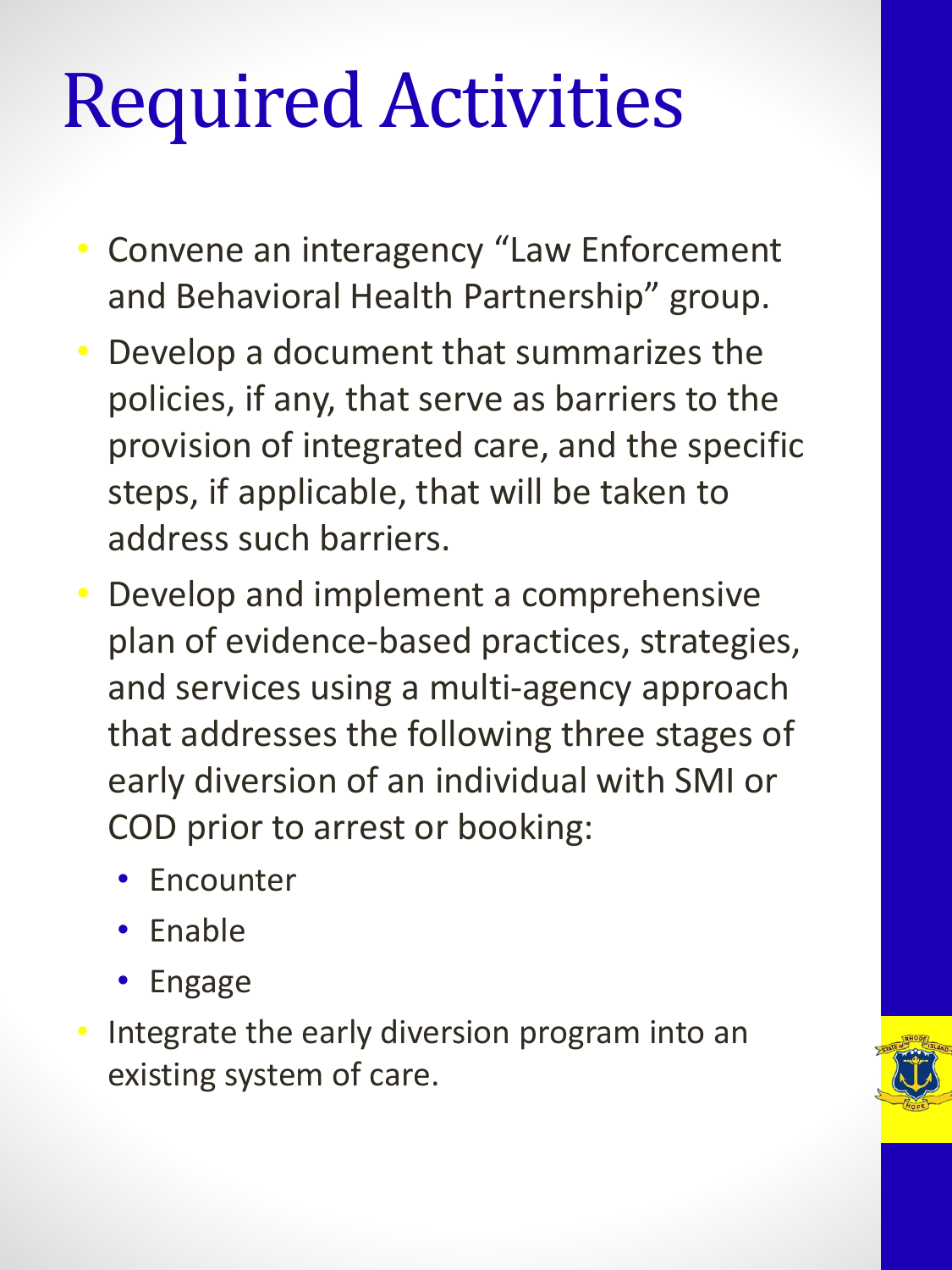#### Required Activities: Three stages of Early Diversion

- **Encounter:** Process for identifying potential individuals for diversion and direct transfer to behavioral health care providers**.**
	- Example: Law Enforcement transport individual to locations that address the crisis and connect them with ongoing services.
- **Enable:** Protocols to be followed to enable law enforcement to conduct the transfer/warm hand-off.
	- How and when the individual will be assessed for a SMI and COD.
- **Engage:** Identification and subsequent provision of community-based mental health treatment and recovery support services that are based on best known practices and current research findings.
	- Ensures that individuals with SMI or COD remain enrolled and engaged in care.
	- Examples of services include, but are not limited to, integrated mental health and substance use disorder treatment, psychiatric rehabilitation, medication management and access, case management services, peer support services.
		- These services should be coordinated with social services, including life skills training, housing placement, vocational training, education and job placement, and health care.

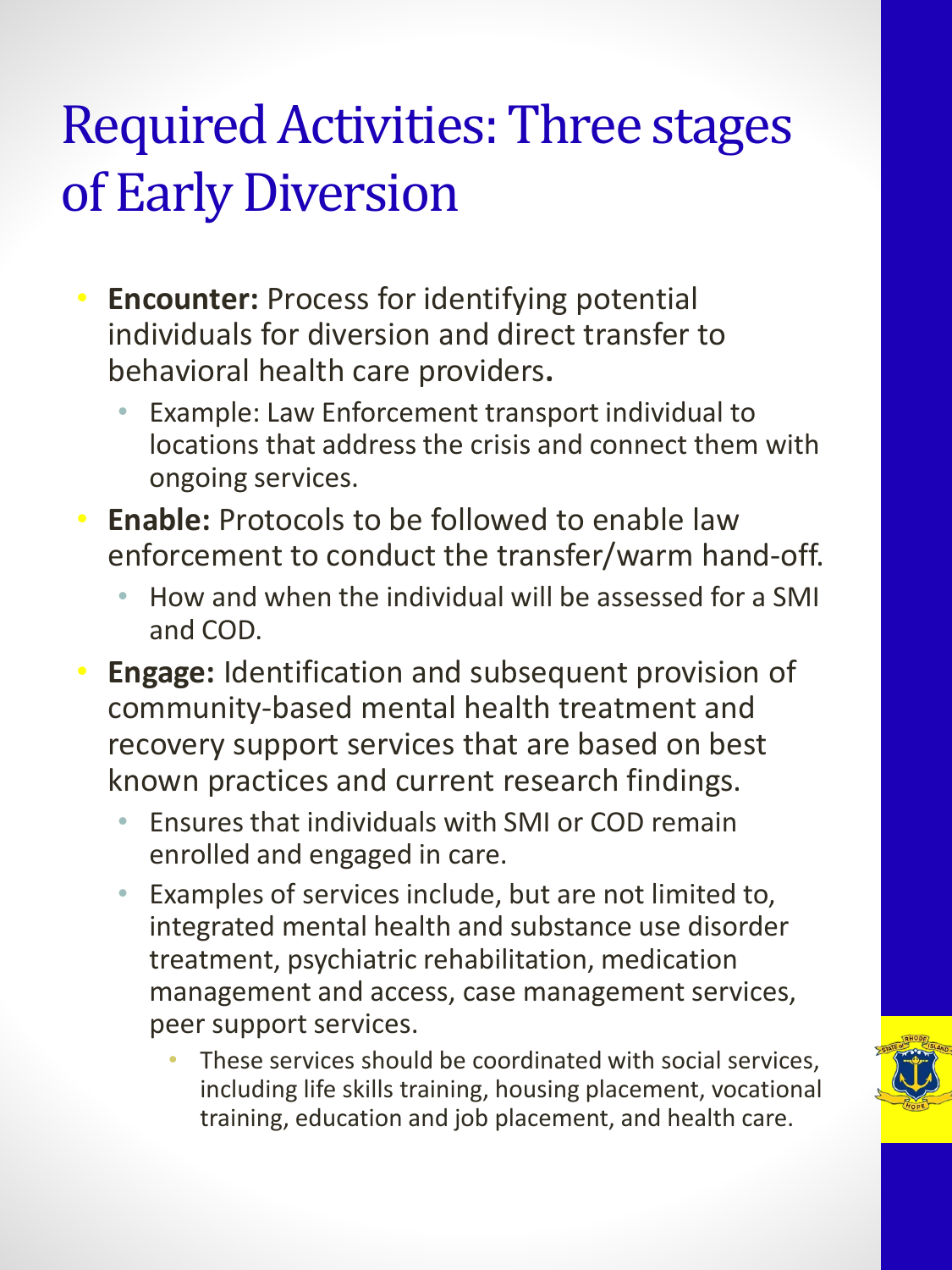# Approach

- Expand the HOPE Initiative response team services in the City of Providence. Teams should include, at minimum, one medic and one mental health worker from the HOPE Initiative. The team may also include a Certified Peer Recovery Specialists from the HOPE Initiative. All team members will be trained in behavioral health crisis response.
- If an incident is not de-escalated/an individual is not stabilized, then HOPE will attempt to make a "warm hand-off" to BH Link.
- HOPE will screen individuals and determine necessary referrals for treatment of individuals.